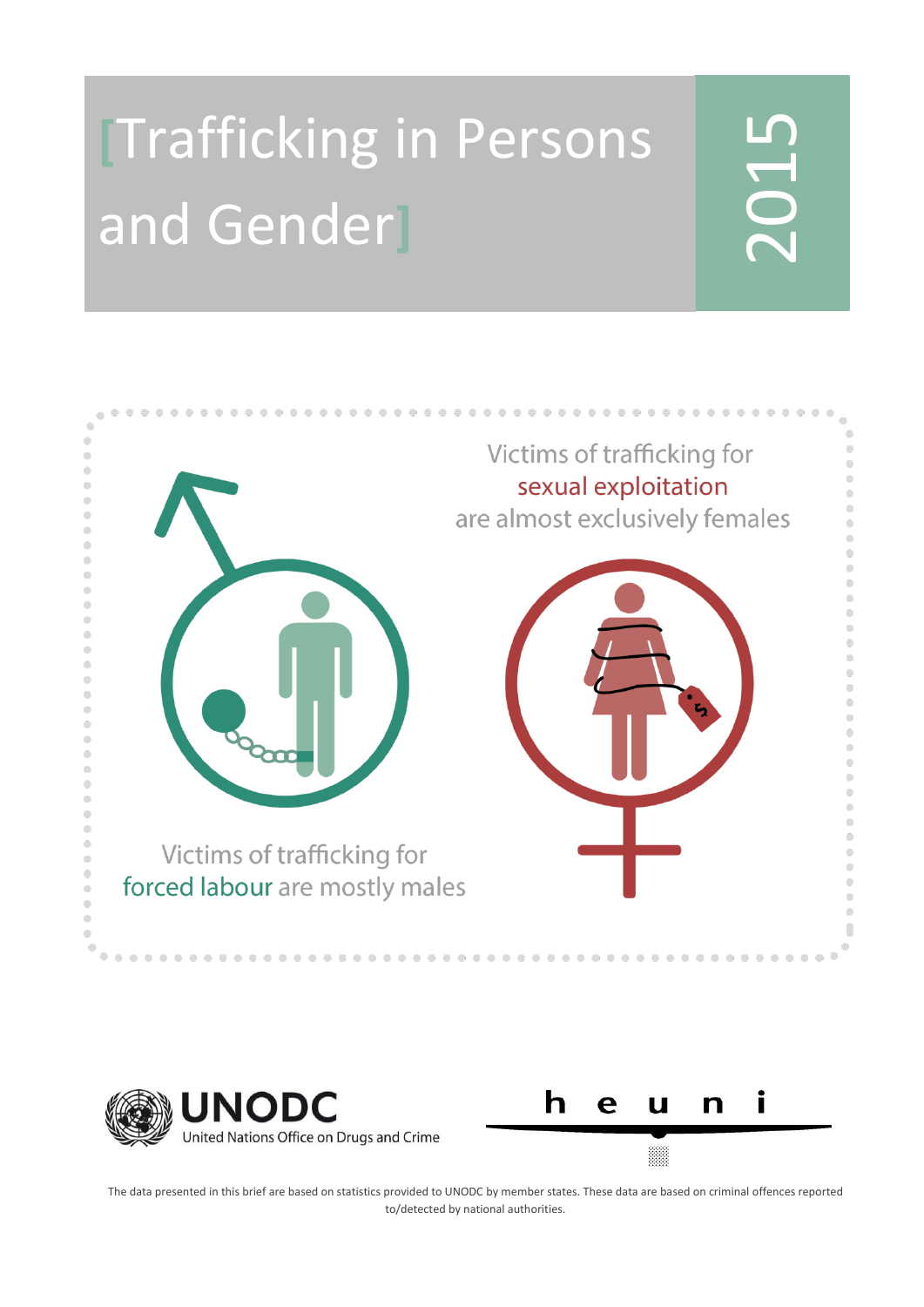### **Key points:**

- Overall, 70 per cent of victims of trafficking in persons are females. Women appear to be mostly trafficked for sexual exploitation, while forced labour concerns mostly men.
- The share of adult female victims has decreased in recent years, offset by the increased percentage of victims who are girls, boys or adult males.
- The majority of traffickers are men, as they represent 72 percent of those convicted of trafficking, but the proportion of females (28 percent) is noteworthy.

# **There exists a gender difference, depending on the form of exploitation, for trafficking in persons**

Trafficking in persons is a complex crime. For a case to be defined as a trafficking in persons offence, three distinct 'constituent elements' must be present: the act, the means and the purpose. The "act" means the recruitment, transport, transfer, harbouring or receipt of persons. The "means" refers to the method used to lure the victim and the "purpose" is always exploitation of the victim, though this can take various forms including the two most frequently detected types which are sexual exploitation and forced labour.

the two main types of exploitation demonstrates the gender differences that exist within this crime.

Trafficking for sexual exploitation concerns mainly women: between 2010 and 2012, the share of women among detected victims of this form of trafficking is 97 per cent. Trafficking of males for the purpose of sexual exploitation, while marginal (3 per cent of total victims for sexual exploitation) is not negligible.

Even though most victims of detected trafficking were subjected to sexual exploitation (53 per cent), the share of forced labour is increasing and it accounts for about 40 per cent of the total number of victims detected.

For this type of exploitation, victims are often utilised as workforce in manufacturing, cleaning, construction, textile production, catering and domestic service. The large majority of such victims are men (almost two thirds), but women are also trafficked for forced labour in significant numbers.

An examination of the gender breakdown within **Figure 1: Percentage distribution of detected victims of trafficking for sexual exploitation, by sex, 2010-2012 (or more recent)**



**Figure 2: Percentage distribution of detected victims of trafficking for forced labour, by sex, 2010-2012 (or more recent)**



Source: UNODC elaboration on national data

# **Figure 3: Percentage distribution of detected female and male trafficking victims, by form of exploitation, 2010-2012 (or more recent)**



Source: UNODC elaboration on national data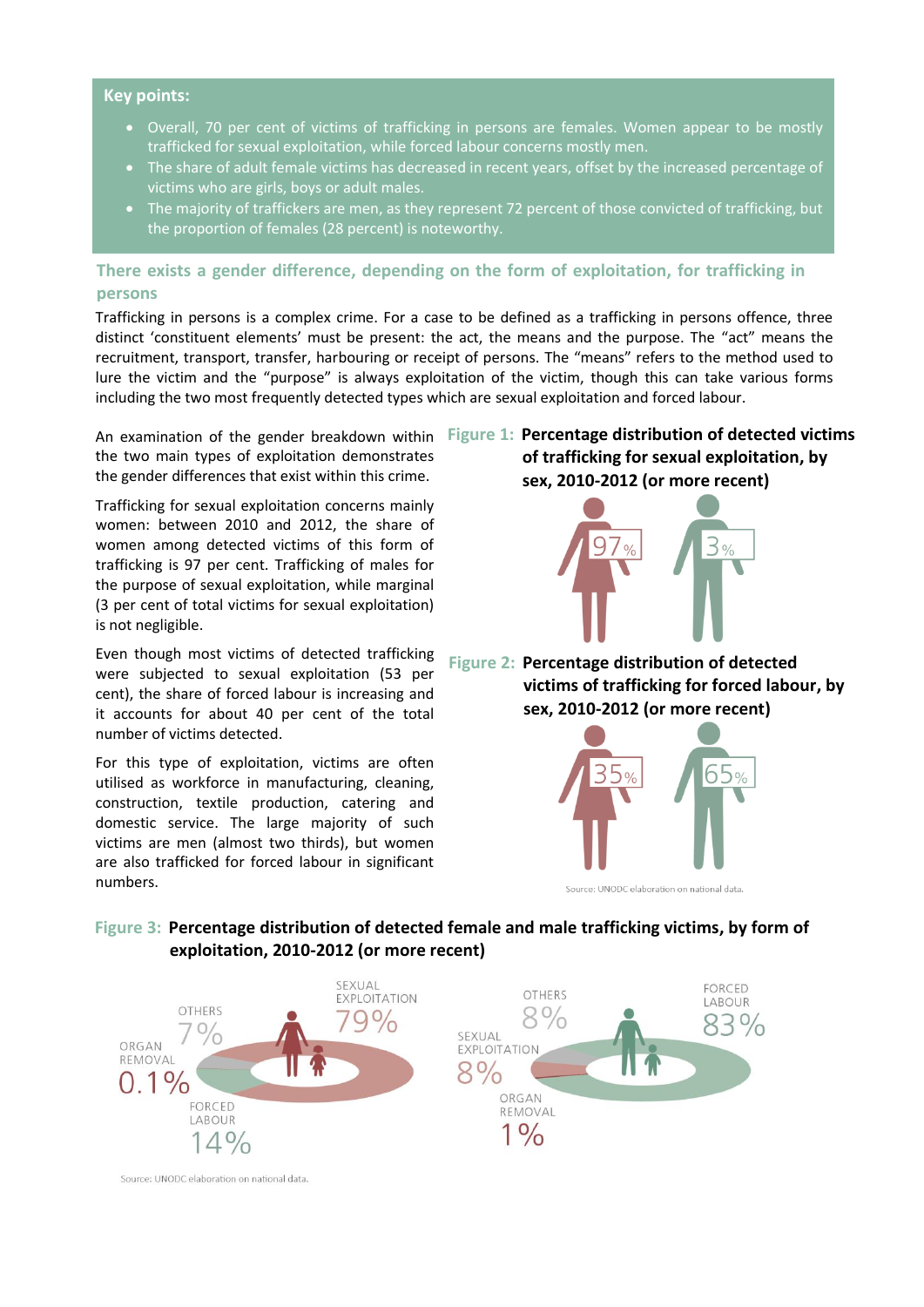There are pronounced regional differences with regard to these two forms of exploitation. For example, trafficking for sexual exploitation is the major detected form of trafficking in persons in Eastern Europe and Central Asia, as it accounts for some 71 per cent of the victims detected in this region. For this region, 83 per cent of all detected victims are female and 17 per cent are male.

In other regions, the shares of trafficking for forced labour are far higher. For example, in South Asia, East Asia and the Pacific, trafficking for forced labour is the major detected form of trafficking as it accounts for nearly two thirds of the detected victims. In particular, in South Asia, over 80 per cent of the reported victims are trafficked for forced labour while in the Americas, trafficking for forced labour and trafficking for sexual exploitation are detected in nearly identical proportions.

### **But the difference is not only in the form of exploitation but also in the age of the victims**

Overall, the majority of victims of trafficking in persons are females, though their share has slowly decreased since 2004. In particular, the share of adult women has decreased from 74 per cent to 49 per cent. However, this is partially offset by the increased share of girls (from 10 per cent to 21 per cent since 2004).

The share of boys out of the total amount of victims has increased from three per cent to 12 per cent, and the share of men who are victims has increased from 13 per cent to 18 per cent. The increased number of boys and men is partly related to the increasing detection of trafficking for forced labour globally, in which the majority of victims are males.

### **Figure 3: Share of females (adult women and girls) and males (adult men and boys) among the total number of detected victims, 2004 - 2011**



Source: UNODC elaboration on national data

The patterns of trafficking in persons continue to show pronounced regional differences. Children comprise the majority of victims detected in Africa and the Middle East, accounting for more than 60 per cent of the victims in this region. In Europe and Central Asia, trafficking in persons mainly concerns adult victims, as they comprise 83 per cent of the victims detected there. South Asia, East Asia and the Pacific, and the Americas report similar age profile breakdowns, with adults comprising about two thirds of the detected victims, with children making up the remaining one third.